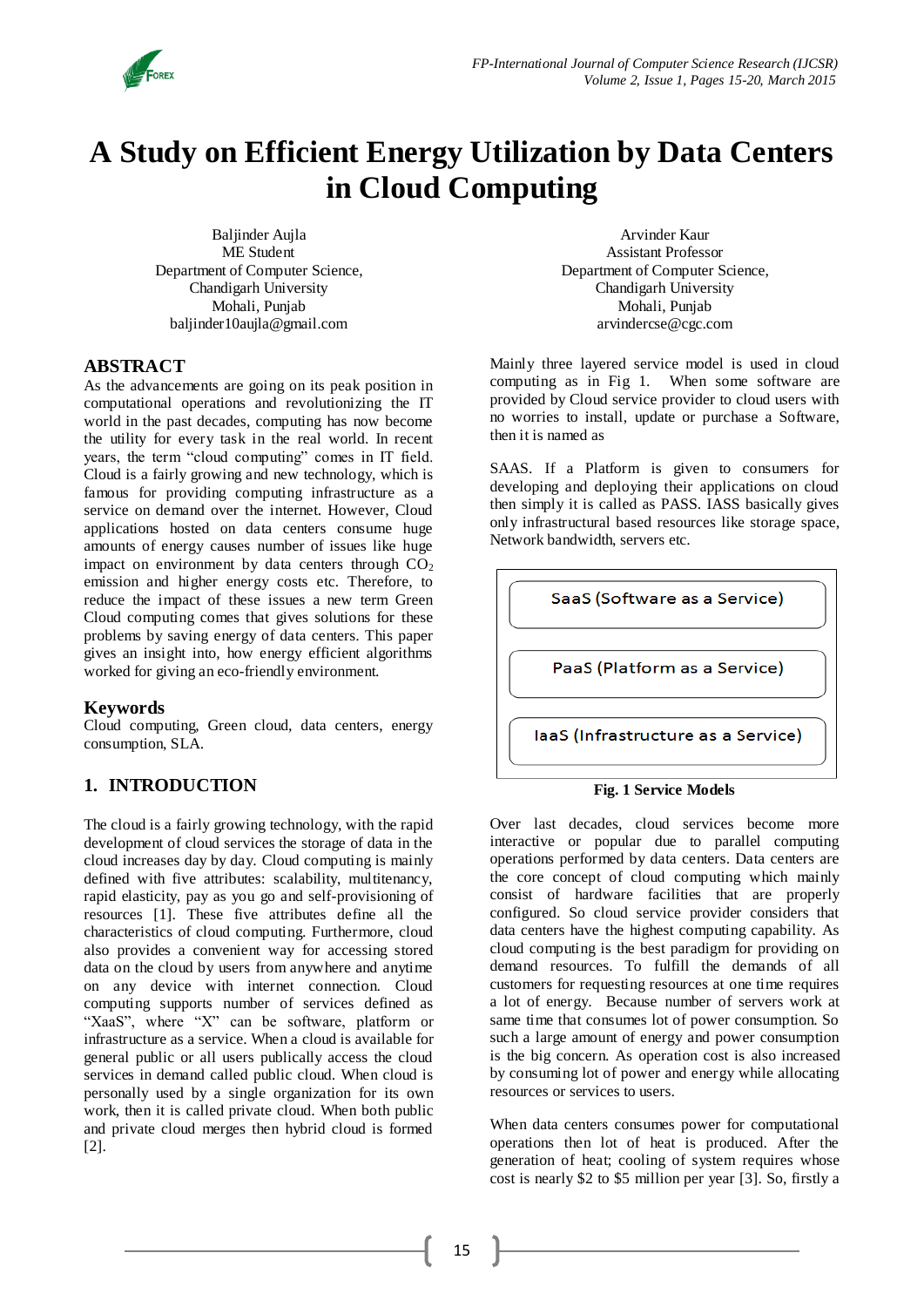

power saving technique is required for making the data centers hardware capabilities more efficient. Our main focus is to how energy is managed efficiently so that computing cost and power used by data centers is reduced. As the number of servers work for satisfying user demands are generated dynamically; if the number of server will be reduced for performing user tasks then this will gives great support for increasing the overall energy efficiency of data centers. Through server virtualization or consolidation of virtual machines is proved as an excellent work in green cloud computing [4]. It is necessary for every cloud provider that gives a satisfaction or degree of assurance of cloud resources called SLA. So the SLA acts as the negotiator between a cloud service provider and users for accessing the services of cloud. Before deploying a data-file, application or infrastructure to cloud a consumer needs a SLA. So it is also a big issue while reducing the energy consumption of data centers with less violation of SLA.

Green cloud computing is produced not only to reduce the computing costs or efficient processing of all processors but also minimize the energy or power consumption of data centers. Green cloud computing is nothing it just reduces the number of servers for performing multiple tasks than already used. To achieve a green cloud computing paradigm it is essential that main focus of work is to manage the energy efficiently for the resources of data centers.

# **2. RELATED WORK**

Several challenges and issues comes for reducing energy consumption by data centers in green computing pay much attention in today's research community. As huge efforts being performed for building an energy efficient model so that operational cost and power consumption reduced. There are number of algorithms proposed for efficient utilization of resources with different types of computations. Motive of each algorithm is that each provides energy efficient model that helps to achieve all the requirements of users for resources with QoS defined in SLA [5]. Such type of systems are worked for green cloud computing. In these systems work is performed for power or energy management.

The first research work for managing the power has been defined in [6]. Author proposed a technique for managing power used by data centers. The main focus of work was to manage the power by using cluster based system. Heterogeneous cluster of physical machines was used for minimize the power consumption. A power on/off technique was used for increasing the productivity of work. The proposed algorithm in [6] not only works for scheduling the resources but also minimizes the power consumption by putting idle server on sleep mode. The main problem

that found is that reconfiguration operations are more time consuming as used algorithm only add/remove one node at a time. Pinheiro et al. [6] have proposed a phenomenon for saving the energy consumption by turning idle servers into off mode from on mode. Main focus was only on saving energy nothing was done for live migration of VM if the dynamically load increases on servers.

M. Gupta et al. [7] have suggested the idea of efficient energy utilization by inter-net service provider (ISP). As all above proposed algorithms worked for efficient resource allocation to servers so that energy is saved. But in [7] all attention was paid on Network routing. By putting all switches, routers and network interfaces into sleep mode when they not worked for the efficient utilization of energy. Network traffic was also reduced by efficient routing mechanism. R Nathuji et al.[8],worked for the power management of servers through live migration of VMs by using heuristic operations. But the proposed algorithm not strictly followed the SLA rules. Violation of SLA was more due to the variations performed by the workload during live migration.

Raghavendra et al.[9] have suggested, for data center environments a number of key challenges are there like power management, heat management and electricity consumption. On these challenges individually work is performed but in this author combined all the challenges and work by coordinating all these solutions. But as there are some limitations found at the end of work, this approach also have some flaws. It failed to support the SLAs conditions. As SLA is the agreement between consumer and cloud provider, its support is essential for giving better energy efficient results.

Kusic et al. [10] addressed the problem of power management for virtual systems with heterogeneous environment. Work was performed using Look Ahead Control (LLC) and special filter was used for predicting the future request count. But the proposed model is not reaching the boundaries of optimal or efficient results. It used heuristic approaches that were not well suited for large system. Execution time was also increased due to the complexity of the used model.

A Kansal et al. [11] worked for the problem of scheduling using virtual heterogeneous environment. Main focus of the work was to minimize the energy consumption. Author found out that during workload consolidation as different types of resources were present; performance was degraded. For the optimal utilization of different types of resources the proposed algorithm was worked for the solution of bin packing problem faced during worked consolidation.

In [12] author gave a new turn for energy saving through Network paths by Internet Service Provider (ISP) rather than Cloud Service Provider (CSP). Lot of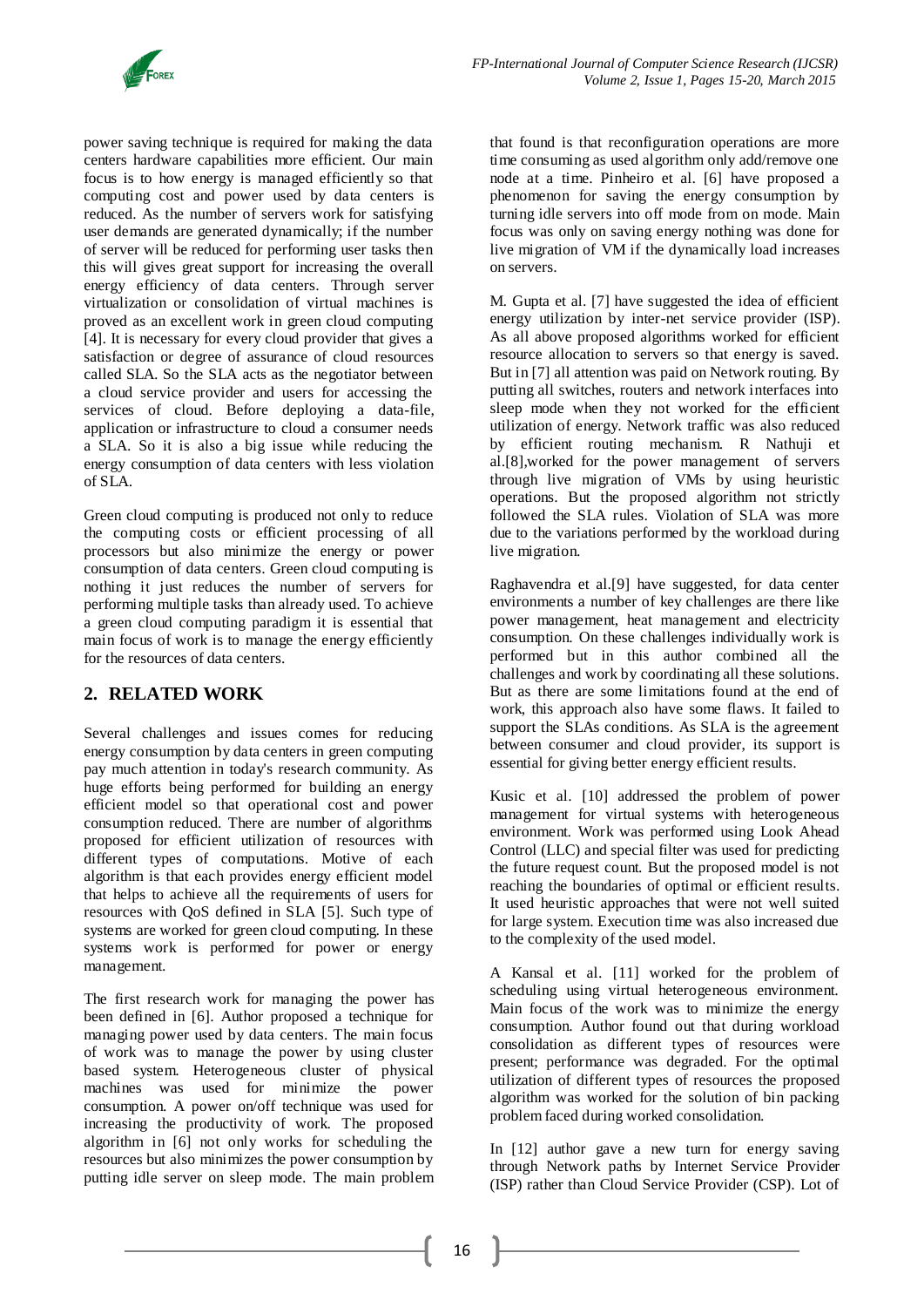

research was started from this idea on energy saving of network interfaces. Similarly [13] [14] also worked for the energy saving and improve the network performance. All proposed algorithm worked for Network traffic management [13][14] proved that while optimal utilization of network devices the performance of whole network is scaled and only those network paths followed that consumes less energy.

L. Thomas et al. [15] suggested how data was transferred on a network by using network aware scheduling algorithm. [15], Also worked for saving the energy through metascheduling of resources. Message passing interface (MPI) problem was encountered and investigated that how message was transferred on network paths with minimum energy utilization.

Cheng-Jen Tang et al. [16], discussed as the growth of cloud computing increased the demand of energy consumption by data centers also rapidly increased. For power consumption by data centers some patterns were used by traditional methods. As technology changed the methods used for energy consumption by data centers are also changed. Now computation based methods are adopted by CSP for making efficient energy use by data centers. The best way for managing the power consumption resource request forecasting is used. New approach was adopted that worked for calculating the number of future requests by predictions. So the power demand is accurately predicted for future use and energy used by data centers is controlled with the help of dynamic adjustment of load.

Rajkumar Buyya et al.[17] worked for green computing environment by efficient scheduling mechanism and migration of VMs. Algorithm was used for allocating resources to physical machines, then migration of VM from one physical machine to another was performed based on the available load. Minimization of Migration (MM) algorithm was used in which VMs migration was based on threshold values. The proposed algorithm was best suited for reducing the energy consumption without violating the SLA requirements.

Hugo H. Kramer et al.[18], in data centers huge number of servers present and each server have number of VMs. From users number of requests comes for different services to servers and each server has efficiently work for requests to fulfill their needs. For efficiently and robust performance a cluster was formed which is made up of different servers but same type of requests. A virtualization method or technique was adopted by server named as server virtualization so that energy is maintained efficiently. A proper cluster architecture and modern server based cluster platform was used. For allocating a request to server; an efficient server was selected from a particular cluster with cluster optimization. A column generation technique was used for solving all the issues related to efficient energy consumption.

R.Karthikeyan et al.[19], as rapid development of deploying applications on cloud increased the power consumption of data centers. Data centers are the main part of distributing load on different machines. As number of servers is hosted and depends on their utilization- energy is consumed. Main focus by the author is to reduce the energy consumption load and operational cost with the help of some heuristic approach as live migration of VMs. When load was increased on a server then there was a need for migrating the VMs without effecting the execution and response time. Migration of VM was also selected in two ways either regular or live. In regular migration server have to pause while migrating VM, But author selected the live migration technique for ensuring the less energy consumption and QoS.

S. Subbiahet et al.[20] discussed that power consumption by data centers becomes a big challenge for IT world. The utilization of resources is directly proportional to the energy used by data centers. In this, author worked for a private cloud environment with efficient energy usage model. Data centers consumes lot of power while consolidation, migration and virtualization. So a power aware algorithm was used for efficient allocation of resources to each VM. Author proposed a model in which whole infrastructure was monitored for availability of resources then a energy model was applied for optimum use of power. Whole focus given on energy consumption by data centers but future work of this paper is to reduce the cost for allocation of resources to host, so that QoS is attained with minimum maintenance and operational cost.

C. M. Wu et al. [21] defined a new technique called DVFS (Dynamic Voltage Frequency Scaling) used for scheduling the resources to data centers. As number of jobs or applications are requested by customers at one time. For completing all the jobs in an efficient manner a proper scheduling of resources is required when all the jobs executed in a less time than automatically rate of power consumption is decreased. From this algorithm it was concluded that increasing the resource utilization will decrease the power consumption.

D. M. Batista et al. [22] discussed that energy efficiency in cloud computing becomes the hot topic of research. In cloud environment data centers are responsible for consuming huge amount of power compared to other energy consumption resources around worldwide. So focus is to reduce the power consumption as much as possible by data centers. Author worked for the placement of VMs on hosts so that total number of used hosts reduced in their computing. Two heuristic techniques were used one was based on evolutionary computing and other was based on Knapsack problem.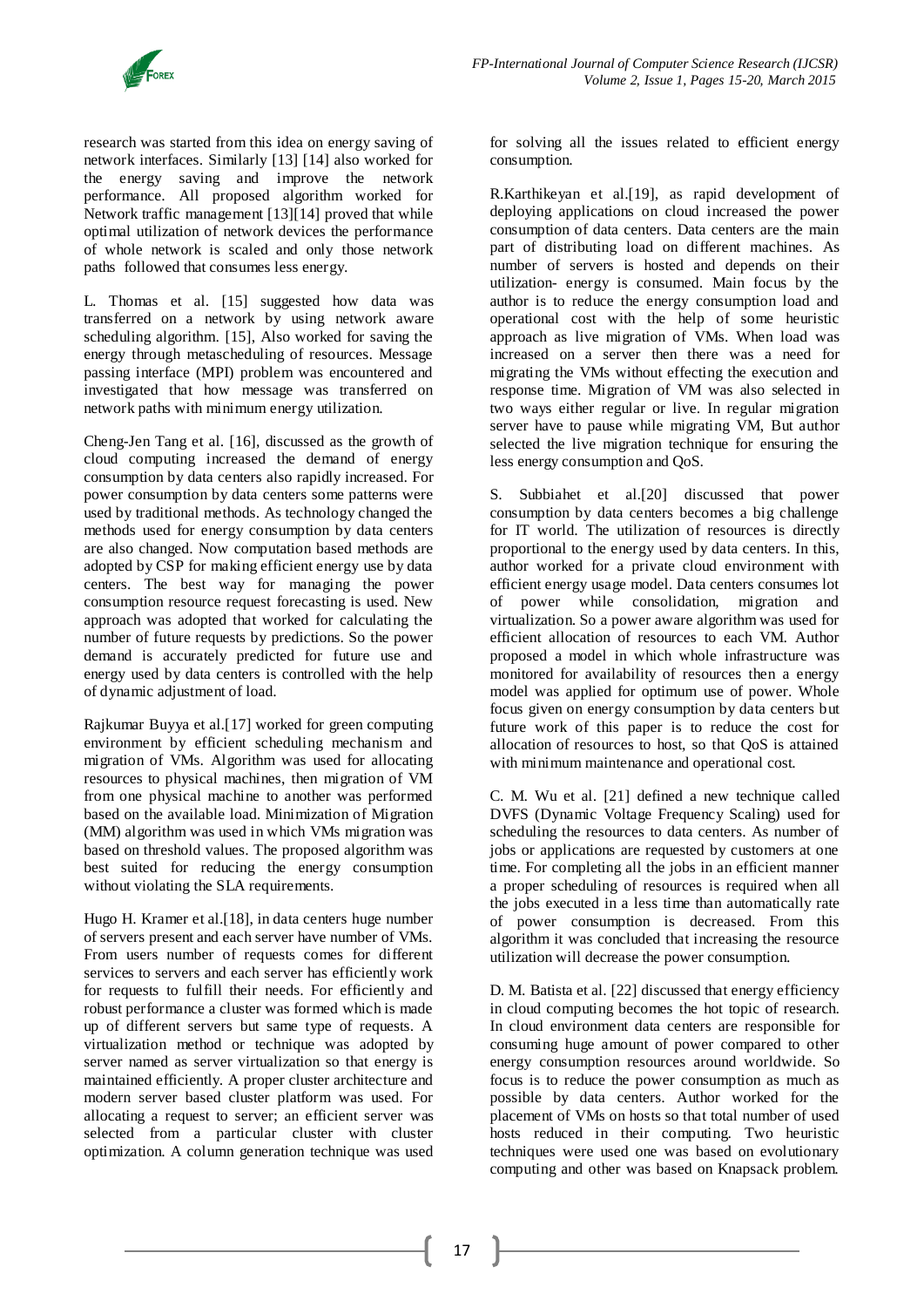For implementing these techniques a homogenous environment is designed and simulation is performed.

In [23], data centers in cloud computing environment have the responsibility to manage the requested tasks, network traffic and optimize the power consumption. Main focus was given for reducing the power usage by data centers through efficient resource allocation mechanisms. Author proposed a genetic algorithm for managing the tasks in power efficient manner. In this paper a static allocation of independent tasks to machines is used. But when the concept of dynamic task allocation comes this approach was failed. Another limitation of this work is that it only supports for homogenous environment.

L. Xu et al.[24] gave a new path or way for reducing the energy consumption and its impact on environment by proposing a new approach based on virtual data centers. All the heuristic algorithms used the concept of virtualization technology in two ways, either using virtual machines or virtual server environment. In [25], for establishing the communication through network between VMs, virtual data centers were used. For moving steps towards green environment virtual data center approach proved a less emission of  $CO<sub>2</sub>$  by virtual data centers and reduces the overall energy consumption. W. Kwon et al.[25] solved the problem of power by proposing a newer power shared framework based on power supply capacity and power consumed by servers. The proposed model supported power redundancy which helped to reduce the concept for installing extra power supply to servers that mounted on racks. By sharing the power at each server that already worked and attached with main power supply board the total power consumption is reduced.

C. T. Chang et al.[26] paid attention on the power of physical machine either run or turned off. The whole process worked for saving the energy consumption by physical machines. Migration of Physical machine is performed on the basis of some computations. A heuristic technique with some computations like calculate the ratio of resource weight of VM over physical machines was applied. The results of this approach realized that allocation of resources or load to running physical machines helped to achieve the goals of efficient energy consumption in green cloud computing. Proposed work is applicable only for usage by CPU and memory for allocation of resources other factors like bandwidth, disk spaces etc. might be implement in future.

# **3. ARCHITECTURE OF GREEN CLOUD**

The main focus of this paper is for enabling an efficient resource allocation, to achieve the green computations for data centers. Fig. 2 shows the green cloud

computing high level architecture with main four entities: Consumers/Brokers, Green Service Allocators, Virtual machines and last but not least physical machines. The various components are:

i) Consumers/Brokers: Brokers just have to submit all the requests that come from worldwide users to cloud.

ii) Resource Allocator with Green concept: It basically provides interaction between brokers and cloud. For supporting efficient energy management resources number of components worked as:

a) Green Negotiator: Provides communication between customers and cloud providers to finalize the SLA documentation.

b) Energy Monitor: It monitors all physical machines for turning into power on/off mode.

c) Service Analyzer: It just analyzes the requirements of the requests that are submitted for operations. All decisions are taken before accept or reject the requests.

d) Service Scheduler: Scheduling of resources to VMs is performed by service scheduler.

e) Consumer Profile: Check the profile of all requested users for resources, so that special privileges or priorities given to users.

f) VM manager: It just checks whether the VM are available or not for performing user requests. If migration of VM is required than it is also the task of VM manager.

g) Pricing: All charges of the service requests are decided on the bases of demanding resources.



**Fig. 2 Green Cloud Architecture [5]**

iii) VMs: When large amount of requests comes from user side for resources and it is complicated for completing all the requests efficiently by single machine then there is a need to create a imaginary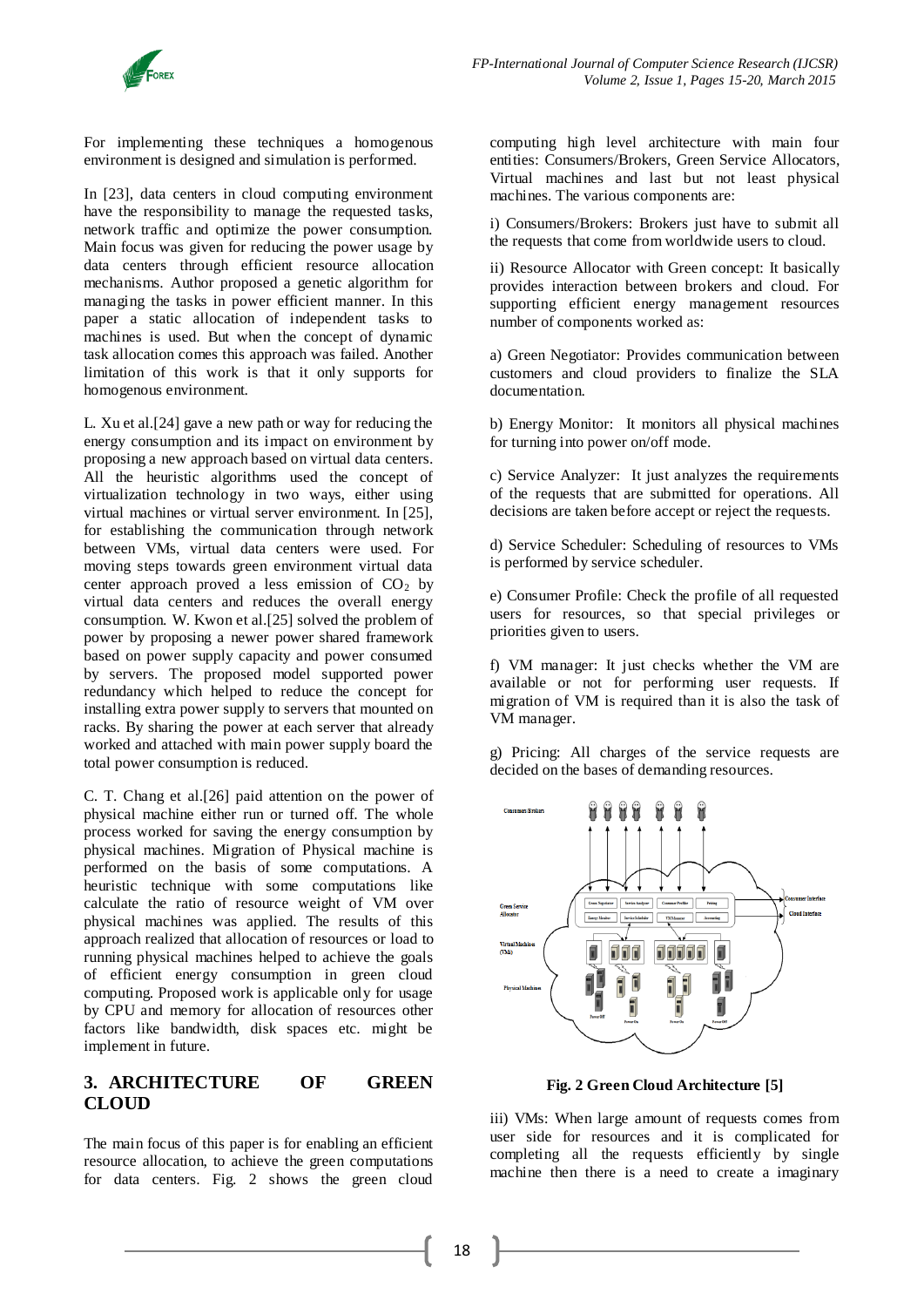

environment for meeting accepted requests. So virtual machines have imaginary environment that dynamically initialized and finished on a actual single physical machine. VM provides greater flexibility by partitioning various resources on a single machine.

iv) Physical Machines: These are the actual servers that help for creating virtualized resources to fulfill the user requirements with infrastructure services.

## **4. VIRTUALIZATION TECHNOLOGY FOR MINIMIZING THE ENERGY CONSUMPTION**

When multiple operating systems or VMs run on a single server on node it reduces the power of hardware in use. As virtualization creates an imaginary environment for performing simulations or experiments that are not possible to implement in a real word due to some constraints like cost, infrastructure or time. Virtualization plays an important role for saving energy with less power consumption by data centers. In data centers, performing consolidation through virtualization number of physical machines reduces; a single machine runs multiple jobs at a time. SLA is part of a service contract in which services are properly defined with various aspects like scope, quality and responsibility. Basically it is a contract between the cloud service providers and consumers.

SLA is the essential part for each various services. When any user wants to move his application on its hardware to cloud then he should need to achieve some service levels as customer level, service based or multilevel SLAs. As data centers have number of characteristic like bandwidth, power, time etc. So, SLA for cloud services mainly focus on data center characteristic so that customers are aware about up to date and consistency of an evolving cloud provider.

# **5. CONCLUSION**

Power consumption by computing resources is increased day by day as technology grown up shown in Fig. 3 Saving energy of data centers becomes big challenge in cloud computing. To optimize the use of resources with the help of effective resource allocation algorithms is a big concern. The resource utilization by process or tasks is directly related to energy consumption. Number of operations has been performed for saving energy like consolidation of VMs, migration of VMs or scheduling algorithms. But each has some problems, mostly the violation of SLAs. In future a hybrid algorithm may be proposed with less consumption of energy by data centers.



**Fig. 3 Energy Consumption by data centers per year**

### **6. REFERENCES**

- [1] Michael Armbrust, Gunho Lee and Anthony D. Joseph, "A view of cloud computing", Communications of the ACM, Volume 53 Issue 4, 2010, Pages 50-58.
- [2] Nick Antonopoulos and Lee Gillam, "Cloud Computing Principles, Systems and Applications", Springer-Verlag London Limited, (2010), e-ISBN 978-1-84996-241-4.
- [3] D. Kliazovich, P. Bouvry, and S. U. Khan, "GreenCloud: a packet-level simulator of energy-aware cloud computing data centers", The Journal of Supercomputing, 62(3), pp.1263-- 1283, 2012.
- [4] J. Luo, X. Li and M. Chen, "Hybrid shuffled frog leaping algorithm for energy-efficient dynamic consolidation of virtual machines in cloud data centers", Expert System Applications, 2014.
- [5] Rajkumar Buyya, Anton Beloglazov, Jemal Abawajy, "Energy-Efficient Management of Data Center Resources for Cloud Computing: A Vision, Architectural Elements, and Open Challenges", Proceedings of the 2010 International Conference on Parallel and Distributed Processing Techniques and Applications ,Las Vegas, USA, july-2010.
- [6] E. Pinheiro, R. Bianchini and E.V. Carrera, "Load balancing and unbalancing for power and performancee in cluster-based systems", Proceedings of the Workshop on Compilers and Operating Systems for Low Power in 2001, pp.182–195.
- [7] M. Gupta and S. Singh, "Greening of the internet", Proceedings of the ACM Conference on Applications, Technologies, Architectures, and Protocols for Computer Communication, SIGCOMM 2003, New York, USA, 2003, pp. 19–26.
- [8] R. Nathuji, K. Schwan, "Virtualpower: coordinated power management in virtualized enterprise systems", ACM SIGOPS Operating Systems Review 41 (6) (2007) ,pp.265–278.
- [9] R. Raghavendra, P. Ranganathan, V. Talwar, Z. Wang and X. Zhu, "No ''power'' struggles: coordinated multi-level power management for the data center", SIGARCH Computer Architecture News 36 (1) (2008), pp.48–59.
- [10] D. Kusic, J.O. Kephart, J.E. Hanson, N. Kandasamy and G. Jiang, "Power and performancee management of virtualized computing environments via lookahead control", Cluster Computing, 12 (1) (2009), pp. 1–15.
- [11] S. Srikantaiah, A. Kansal and F. Zhao, "Energy aware consolidation for cloud computing", Cluster Computing 12 (2009), pp. 1–15.
- [12] N. Vasic and D. Kostic, "Energy-aware traffic engineering", Proceedings of the 1st ACM International Conference on Energy-Efficient Computing and Networking, e-Energy 2010, Passau, Germany, pp. 169–178.